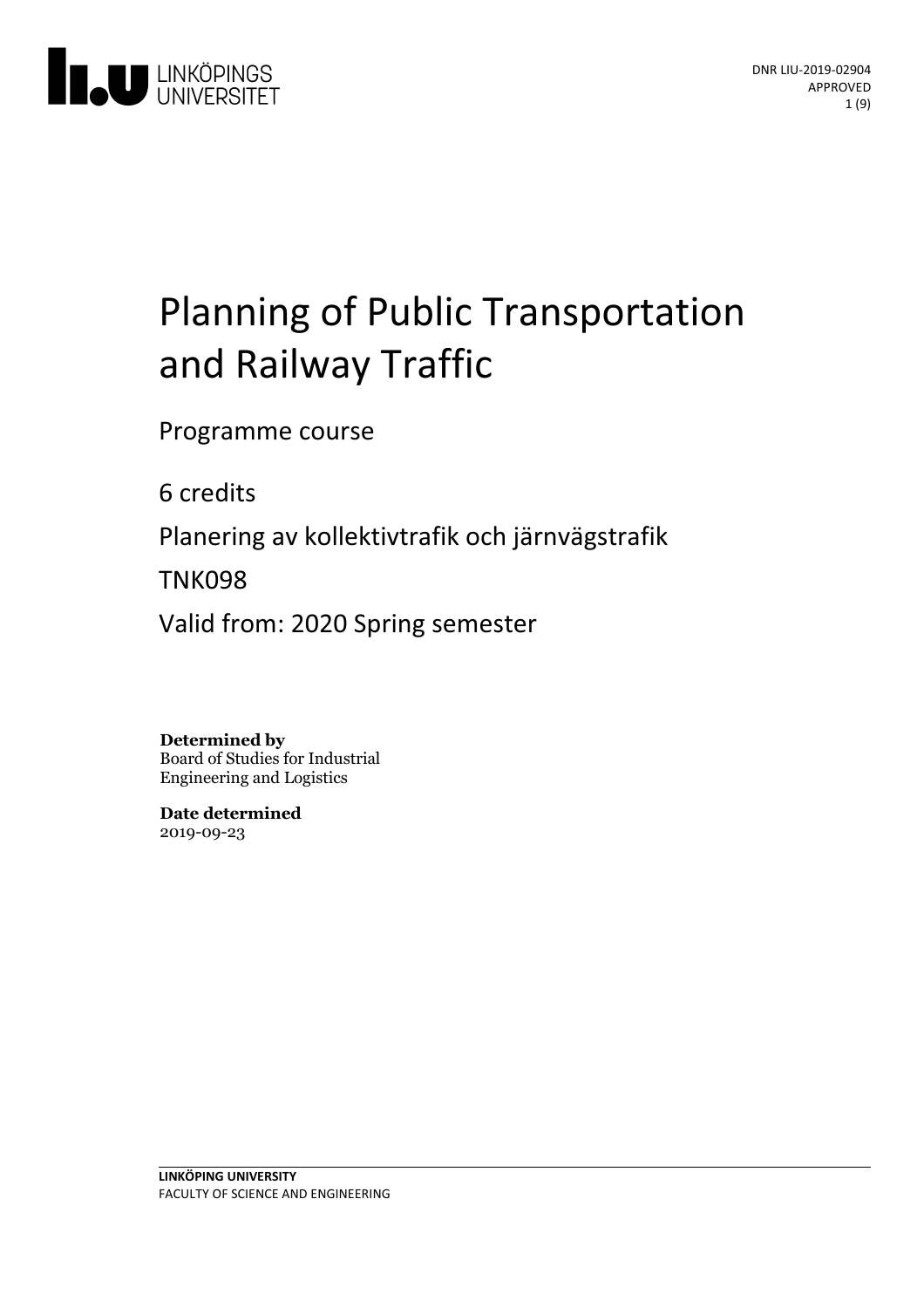# Main field of study

Logistics, Transportation Systems Engineering

Course level

Second cycle

### Advancement level

A1X

### Course offered for

- Master's Programme in Intelligent Transport Systems and Logistics
- Bachelor's Programme in Air Transportation and Logistics
- Bachelor's Programme in Civic Logistics
- Communications, Transport and Infrastructure, M Sc in Engineering

### Entry requirements

Note: Admission requirements for non-programme students usually also include admission requirements for the programme and threshold requirements for progression within the programme, or corresponding.

# Prerequisites

Basic programming, optimization, traffic planning and simulation

# Intended learning outcomes

The purpose of the course is to give insight to how the planning and operation of public transportation and railway traffic is carried out. The course is focusing on strategic aspects such as transport network planning, timetable construction, rolling stock planning and pricing, but it also includes traffic and delay management. The course is preparatory for research studies. After the course, the student shall be able to:

- describe state-of-the-art in research in planning of public transport and railway traffic.<br>• understand and describe relevant models and methods used to design a
- new transport network, evaluate this and discuss its strengths and weaknesses
- $\bullet$  understand and discuss issues regarding the occurrence of traffic disturbances, their impact and how they are dealt with, in particular with respect to railway traffic.<br>• Implementing planning methods for solving numerical instances.
- 

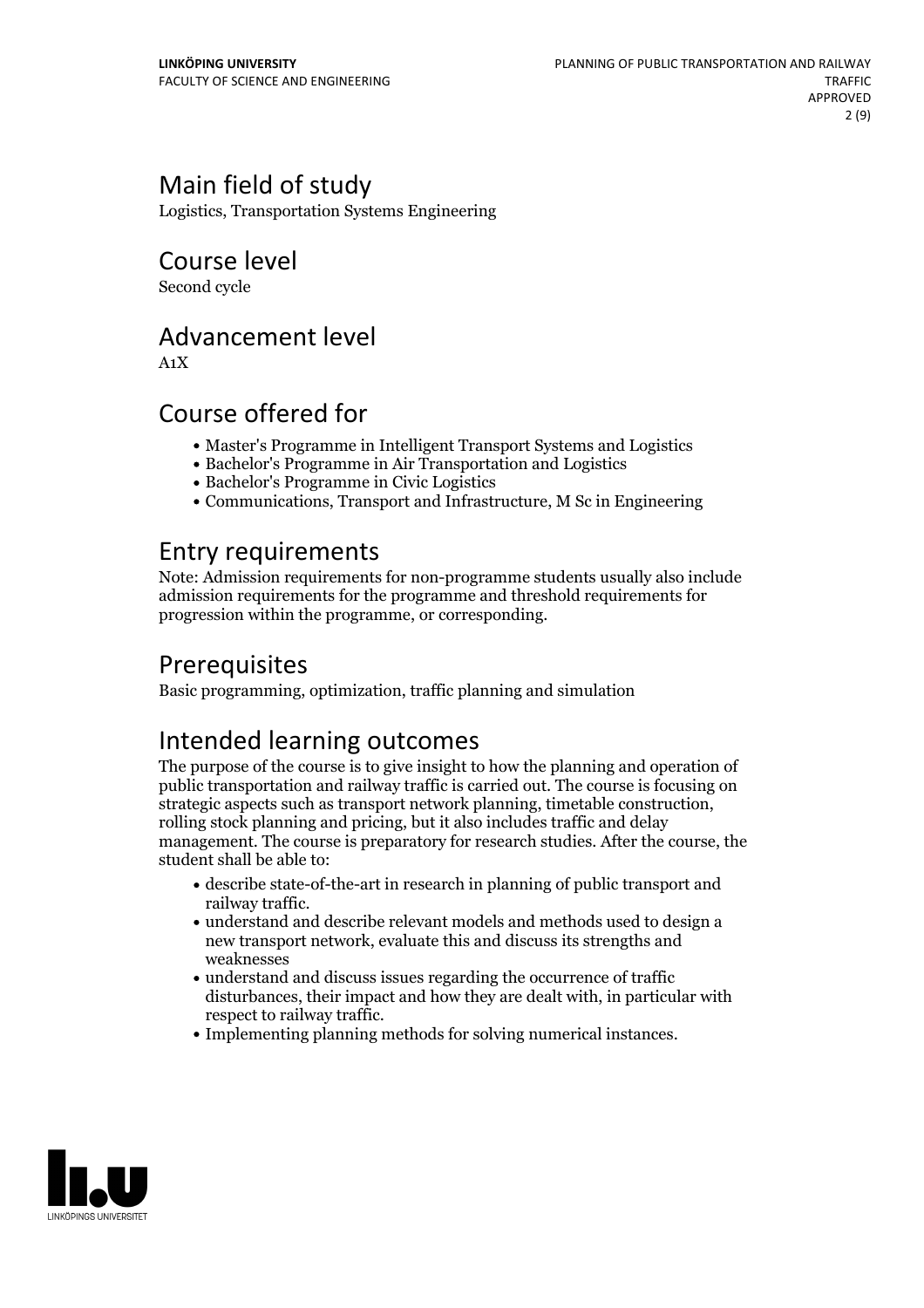### Course content

The course outlines how the planning of public transportation and railway traffic is carried out today. The course addresses the current prerequisites in terms of political agendas, legislation and its organisation with the different stakeholders and their functions. The course content also includes models and methods applied to facilitate the planning and operations. The course is composed of the following parts:

•Review of latest research in the area, based on <sup>a</sup> selection of journal papers. •Strategic and operational timetable construction for railways

•Planning of demand responsive public transport.

# Teaching and working methods

The course consists of lectures and seminars. Some of these will be given by external lecturers from the industry.

### Examination

| UPG1                                                                   | Hand-in assignments      | 4 credits | U, 3, 4, 5 |
|------------------------------------------------------------------------|--------------------------|-----------|------------|
| UPG2                                                                   | <b>Group Assignments</b> | 2 credits | U, 3, 4, 5 |
| The course grade is given as a weighted sum of the graded assignments. |                          |           |            |

### Grades

Four-grade scale, LiU, U, 3, 4, 5

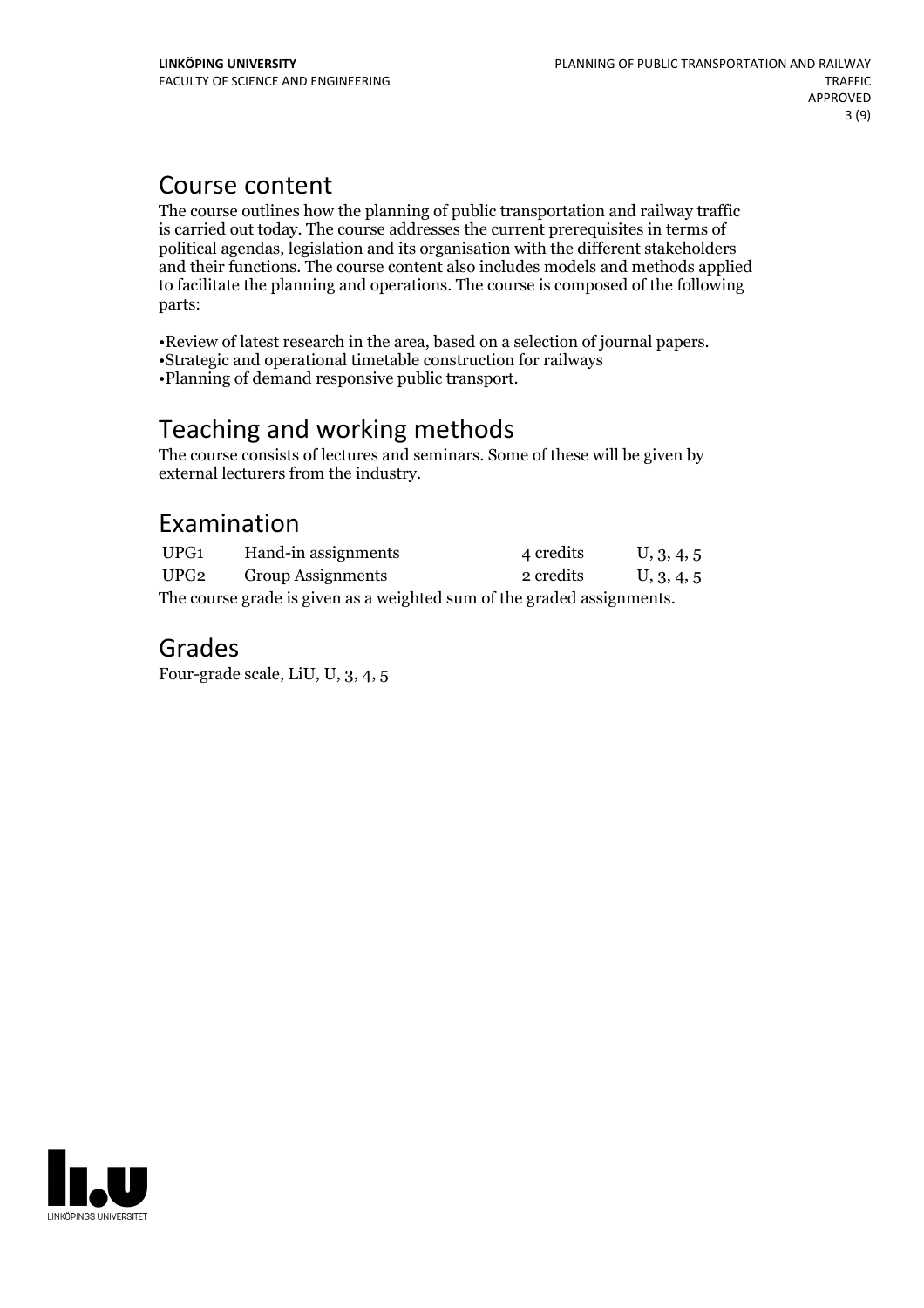# Other information

#### **About teaching and examination language**

The teaching language is presented in the Overview tab for each course. The examination language relates to the teaching language as follows:

- If teaching language is Swedish, the course as a whole or in large parts, is taught in Swedish. Please note that although teaching language is Swedish, parts of the course could be given in English. Examination language is
- Swedish.<br>• If teaching language is Swedish/English, the course as a whole will be taught in English if students without prior knowledge of the Swedish language participate. Examination language is Swedish or English
- (depending on teaching language).<br>
 If teaching language is English, the course as a whole is taught in English.<br>
Examination language is English.

#### **Other**

The course is conducted in a manner where both men's and women's

experience and knowledge are made visible and developed. The planning and implementation of <sup>a</sup> course should correspond to the course syllabus. The course evaluation should therefore be conducted with the course syllabus as a starting point.

### Department

Institutionen för teknik och naturvetenskap

# Director of Studies or equivalent

Erik Bergfeldt

# Examiner

Anders Peterson

### Education components

Preliminary scheduled hours: 36 h Recommended self-study hours: 124 h

### Course literature

Artiklar, rapporter och kompendiematerial publicerats successivt på kursplatsen.

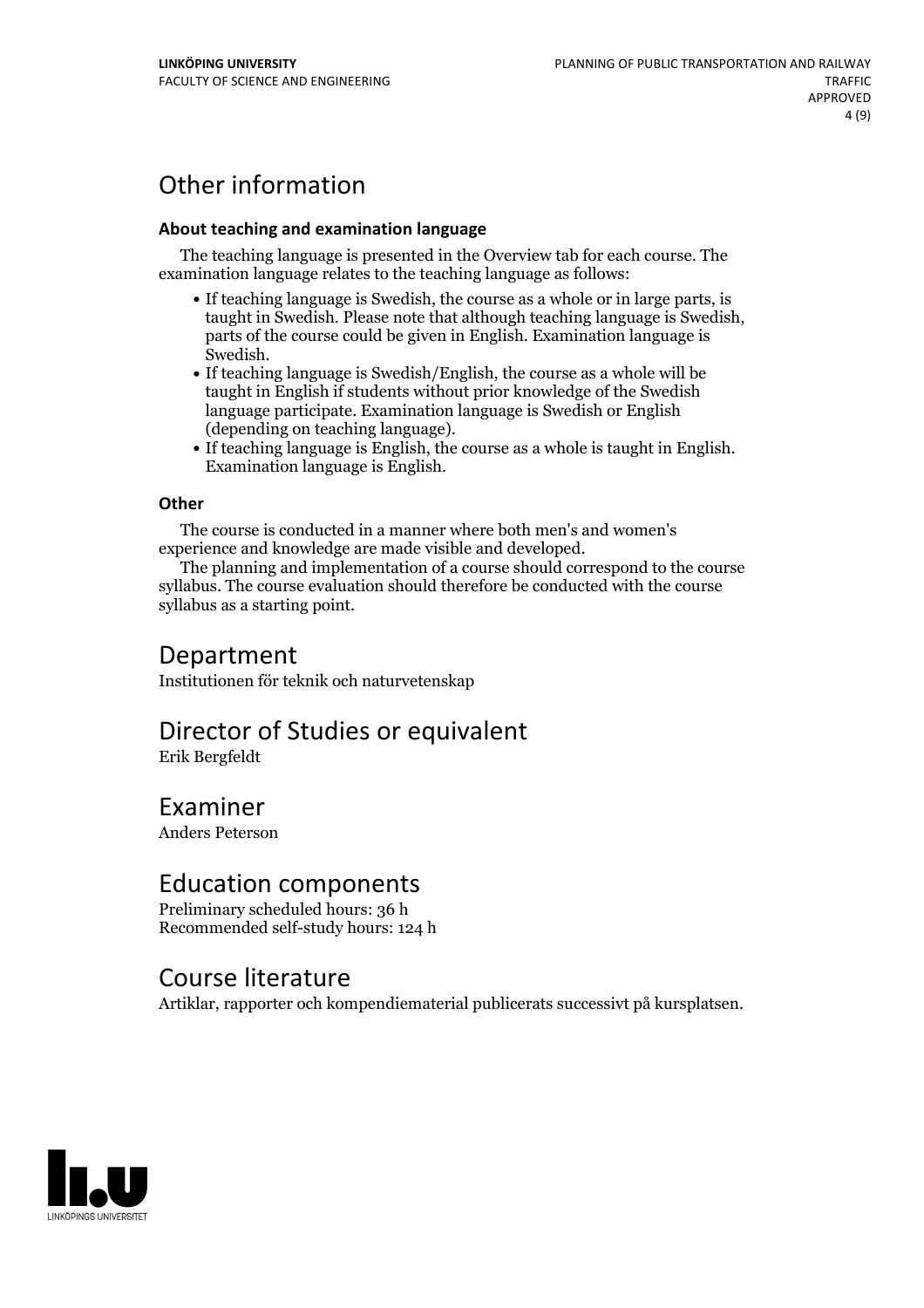# **Common rules**

#### **Course syllabus**

A syllabus must be established for each course. The syllabus specifies the aim and contents of the course, and the prior knowledge that a student must have in order to be able to benefit from the course.

#### **Timetabling**

Courses are timetabled after a decision has been made for this course concerning its assignment to a timetable module.

#### **Interrupting a course**

The vice-chancellor's decision concerning regulations for registration, deregistration and reporting results (Dnr LiU-2015-01241) states that interruptions in study are to be recorded in Ladok. Thus, all students who do not participate in a course for which they have registered must record the interruption, such that the registration on the course can be removed. Deregistration from <sup>a</sup> course is carried outusing <sup>a</sup> web-based form: https://www.lith.liu.se/for-studenter/kurskomplettering?l=en.

#### **Cancelled courses**

Courses with few participants (fewer than 10) may be cancelled or organised in a manner that differs from that stated in the course syllabus. The Dean is to deliberate and decide whether a course is to be cancelled or changed from the course syllabus.

#### **Guidelines relatingto examinations and examiners**

For details, see Guidelines for education and examination for first-cycle and second-cycle education at Linköping University, http://styrdokument.liu.se/Regelsamling/VisaBeslut/917592.

An examiner must be employed as a teacher at LiU according to the LiU Regulations for Appointments

(https://styrdokument.liu.se/Regelsamling/VisaBeslut/622784). For courses in second-cycle, the following teachers can be appointed as examiner: Professor (including Adjunct and Visiting Professor), Associate Professor (including Adjunct), Senior Lecturer (including Adjunct and Visiting Senior Lecturer), Research Fellow, or Postdoc. For courses in first-cycle, Assistant Lecturer (including Adjunct and Visiting Assistant Lecturer) can also be appointed as examiner in addition to those listed for second-cycle courses. In exceptional cases, a Part-time Lecturer can also be appointed as an examiner at both first- and second cycle, see Delegation of authority for the Board of Faculty of Science and Engineering.

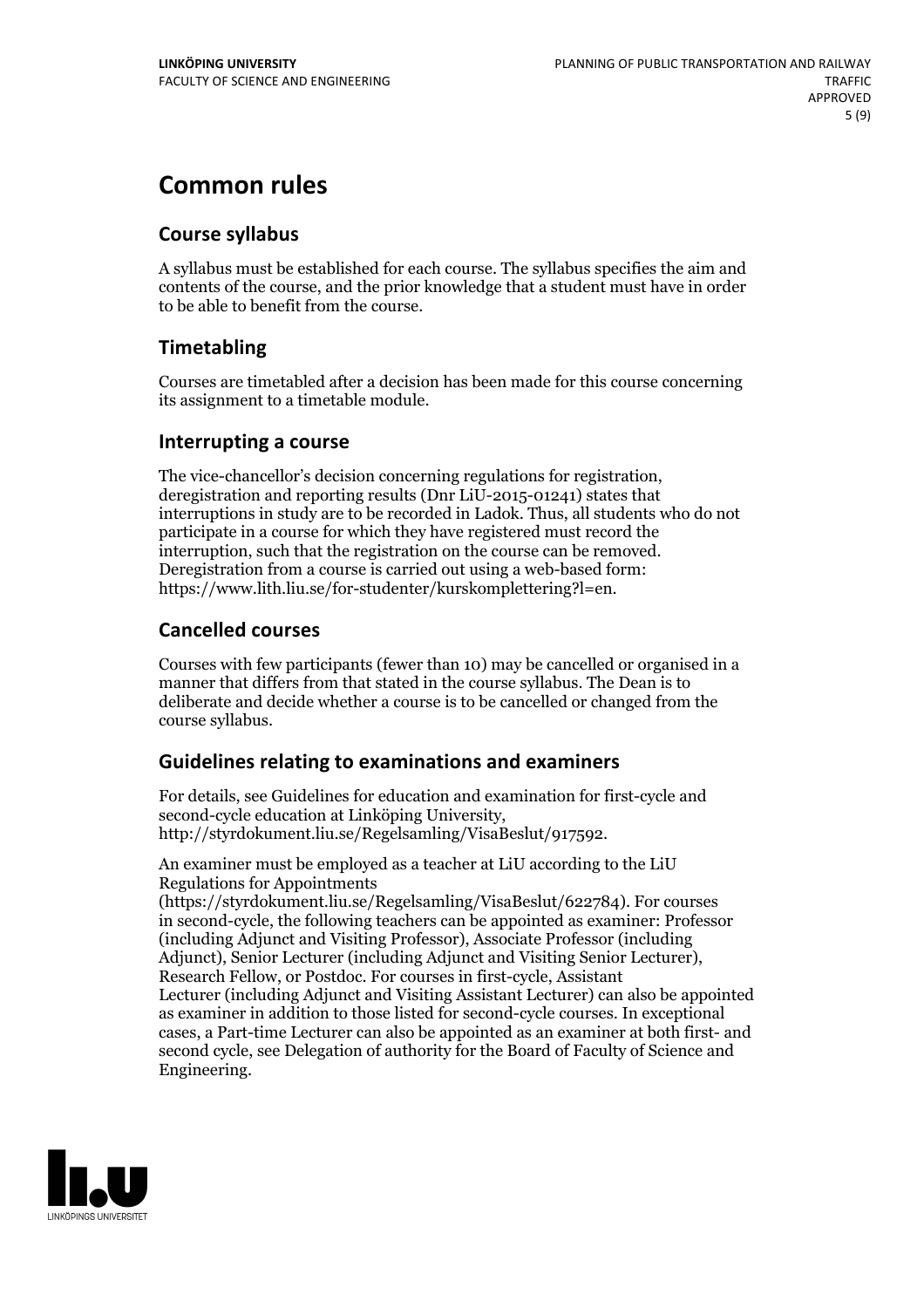#### **Forms of examination**

#### **Examination**

Written and oral examinations are held at least three times a year: once immediately after the end of the course, once in August, and once (usually) in one of the re-examination periods. Examinations held at other times are to follow a decision of the board of studies.

Principles for examination scheduling for courses that follow the study periods:

- courses given in VT1 are examined for the first time in March, with re-examination in June and August
- courses given in VT2 are examined for the first time in May, with re-examination in August and October
- courses given in HT1 are examined for the first time in October, with re-examination in January and August
- courses given in HT2 are examined for the first time in January, with re-examination in March and in August.

The examination schedule is based on the structure of timetable modules, but there may be deviations from this, mainly in the case of courses that are studied and examined for several programmes and in lower grades (i.e. 1 and 2).

Examinations for courses that the board of studies has decided are to be held in alternate years are held three times during the school year in which the course is given according to the principles stated above.

Examinations for courses that are cancelled orrescheduled such that they are not given in one or several years are held three times during the year that immediately follows the course, with examination scheduling that corresponds to the scheduling that was in force before the course was cancelled or rescheduled.

When a course is given for the last time, the regular examination and two re-<br>examinations will be offered. Thereafter, examinations are phased out by offering three examinations during the following academic year at the same times as the examinations in any substitute course. If there is no substitute course, three examinations will be offered during re-examination periods during the following academic year. Other examination times are decided by the board of studies. In all cases above, the examination is also offered one more time during the academic year after the following, unless the board of studies decides otherwise.

If a course is given during several periods of the year (for programmes, or on different occasions for different programmes) the board or boards of studies determine together the scheduling and frequency of re-examination occasions.

#### **Registration for examination**

In order to take an examination, a student must register in advance at the Student Portal during the registration period, which opens 30 days before the date of the examination and closes 10 days before it. Candidates are informed of the location of the examination by email, four days in advance. Students who have not

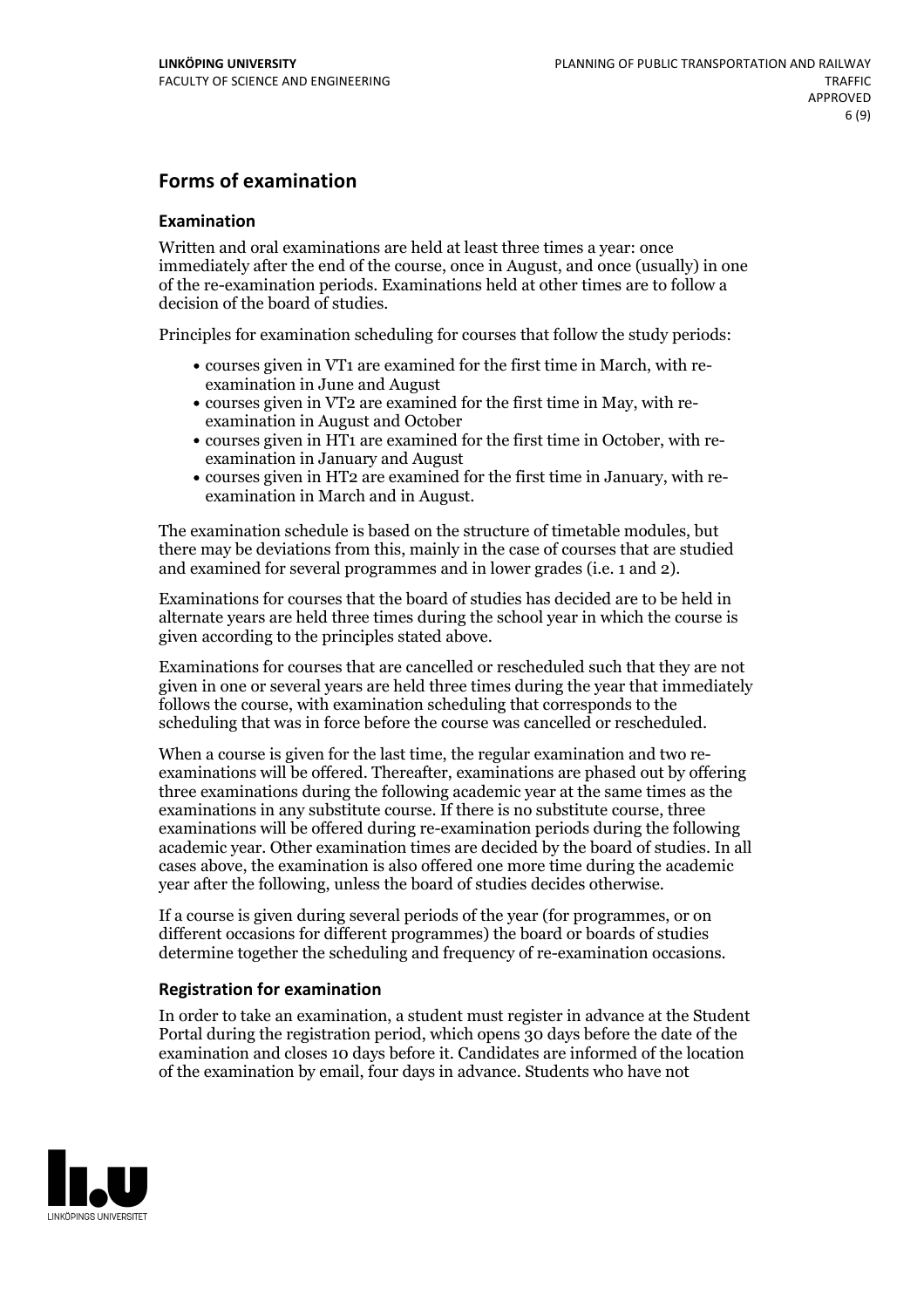registered for an examination run the risk of being refused admittance to the examination, if space is not available.

Symbols used in the examination registration system:

\*\* denotes that the examination is being given for the penultimate time.

\* denotes that the examination is being given for the last time.

#### **Code of conduct for students during examinations**

Details are given in a decision in the university's rule book: http://styrdokument.liu.se/Regelsamling/VisaBeslut/622682.

#### **Retakes for higher grade**

Students at the Institute of Technology at LiU have the right to retake written examinations and computer-based examinations in an attempt to achieve a higher grade. This is valid for all examination components with code "TEN" and "DAT". The same right may not be exercised for other examination components, unless otherwise specified in the course syllabus.

A retake is not possible on courses that are included in an issued degree diploma.

#### **Retakes of other forms of examination**

Regulations concerning retakes of other forms of examination than written examinations and computer-based examinations are given in the LiU guidelines

http://styrdokument.liu.se/Regelsamling/VisaBeslut/917592.

#### **Plagiarism**

For examinations that involve the writing of reports, in cases in which it can be assumed that the student has had access to other sources (such as during project work, writing essays, etc.), the material submitted must be prepared in accordance with principles for acceptable practice when referring to sources (references or quotations for which the source is specified) when the text, images, ideas, data, etc. of other people are used. It is also to be made clear whether the author has reused his or her own text, images, ideas, data, etc. from previous examinations, such as degree projects, project reports, etc. (this is sometimes known as "self- plagiarism").

A failure to specify such sources may be regarded as attempted deception during examination.

#### **Attempts to cheat**

In the event of <sup>a</sup> suspected attempt by <sup>a</sup> student to cheat during an examination, or when study performance is to be assessed as specified in Chapter <sup>10</sup> of the Higher Education Ordinance, the examiner is to report this to the disciplinary board of the university. Possible consequences for the student are suspension from study and a formal warning. More information is available at https://www.student.liu.se/studenttjanster/lagar-regler-rattigheter?l=en.

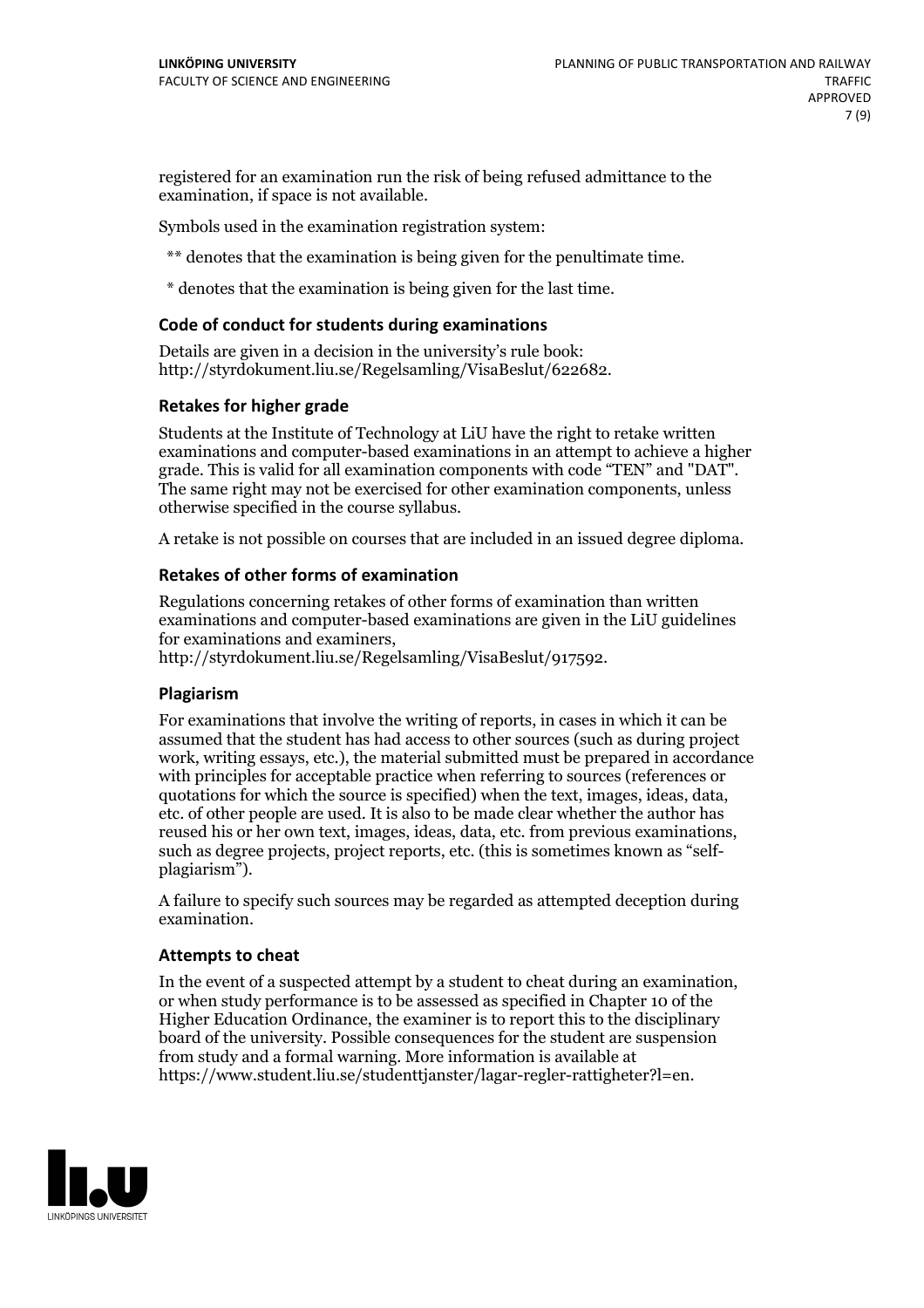#### **Grades**

The grades that are preferably to be used are Fail (U), Pass (3), Pass not without distinction  $(4)$  and Pass with distinction  $(5)$ .

- 1. Grades U, 3, 4, 5 are to be awarded for courses that have written
- examinations. 2. Grades Fail (U) and Pass (G) may be awarded for courses with <sup>a</sup> large degree of practical components such as laboratory work, project work and group work. 3. Grades Fail (U) and Pass (G) are to be used for degree projects and other
- independent work.

#### **Examination components**

- 
- 1. Grades U, 3, 4, <sup>5</sup> are to be awarded for written examinations (TEN). 2. Examination components for which the grades Fail (U) and Pass (G) may be awarded are laboratory work (LAB), project work (PRA), preparatory written examination (KTR), oral examination (MUN), computer-based
- examination (DAT), home assignment (HEM), and assignment (UPG). 3. Students receive grades either Fail (U) or Pass (G) for other examination components in which the examination criteria are satisfied principally through active attendance such as other examination (ANN), tutorial group
- (BAS) or examination item (MOM). 4. Grades Fail (U) and Pass (G) are to be used for the examination components Opposition (OPPO) and Attendance at thesis presentation (AUSK) (i.e. part of the degree project).

For mandatory components, the following applies: If special circumstances prevail, and if it is possible with consideration of the nature ofthe compulsory component, the examiner may decide to replace the compulsory component with another equivalent component. (In accordance with the LiU Guidelines for education and examination for first-cycle and second-cycle education at Linköping University, http://styrdokument.liu.se/Regelsamling/VisaBeslut/917592).

For written examinations, the following applies: If the LiU coordinator for students with disabilities has granted a student the right to an adapted examination for a written examination in an examination hall, the student has the right to it. If the coordinator has instead recommended for the student an adapted examination or alternative form of examination, the examiner may grant this if the examiner assesses that it is possible, based on consideration of the course objectives. (In accordance with the LiU Guidelines for education and examination for first-cycle and second-cycle education at Linköping University, http://styrdokument.liu.se/Regelsamling/VisaBeslut/917592).

The examination results for a student are reported at the relevant department.

### **Regulations (applyto LiU in its entirety)**

The university is a government agency whose operations are regulated by